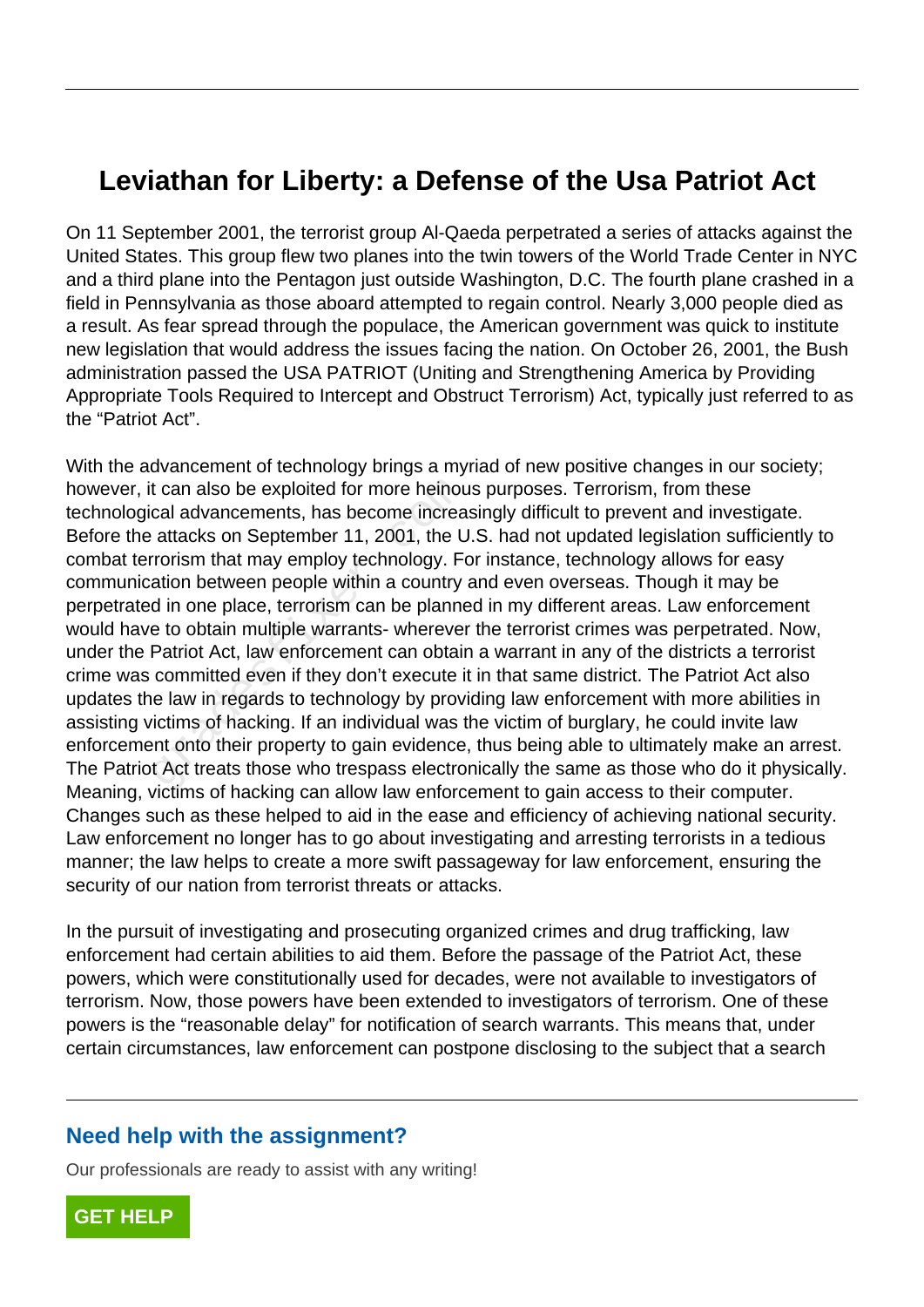warrant has been executed. This prevents criminals from being tipped off and taking actions to prevent law enforcement from being able to prosecute them- fleeing, destroying evidence, etc. Another power that the Patriot Act gives to investigators of terrorism is that they can now are able to receive a court order to obtain business records in terrorist cases. These can be crucial in an investigation of terrorism, showing, for instance, a suspected terrorist purchasing materials to construct a bomb. These powers provide more effective means of safeguarding the security of the United States by allowing law enforcement to act more forcefully and making it harder for terrorists to evade law enforcement.

In a press release in 2001, Senator John Edwards said, "...we simply cannot prevail in the battle against terrorism, if the right hand of our government has no idea what the left hand is doing." Meaning that in order to wage an effective war against terrorists, the US government must at cohesively. The USA PATRIOT Act brought forth new changes that allowed more cooperation between various government agencies. This accelerates the investigation and prosecution of terrorism by the removal of legal barriers that previously had prevented government agencies from communication and coordinating properly.

The loudest voice of opposition to the Patriot Act is the one that proclaims the act is unconstitutional and unnecessarily encroaches on the rights of American citizens. A citizen's freedom of speech is usually the first to take the hit; however, it may not stop there. Historically, the US government has had a tendency to become more authoritative in times of war so that law and order may be maintained. It is crucial to remember that terrorism can take many forms, and there has been numerous cases of terrorism since the attacks of 9/11, including terrorist attacks by Americans on American soil. It is the duty of our state to ensure our safety and security; its suspending of some liberties is only in defense of greater liberty. Because of the USA PATRIOT Act, the US can remain stable so that its citizens can freely enjoy the many rights still protected and freely participate in a democracy. In agencies nom communication and c<br>st voice of opposition to the Patriot Act<br>tional and unnecessarily encroaches of<br>speech is usually the first to take the l<br>vernment has had a tendency to becon<br>der may be maintained. It

Many terrorist attacks are not planned or even conducted by only one person. The Patriot Act seeks to address these by increasing the penalties of crimes related to terrorism, such as conspiring to commit or harboring. This helps to break up terrorist calls and ensure those who aid terrorism are prosecuted. It also helps to prosecute terrorists who have someone else actually commit the crime they planned. This makes it easier to prosecute terrorists who perform in more discreet ways and helps to bring down those who work in groups. In this way, the Patriot Act allows the government to more effectively combat terrorism and therefore, aids in national security.

Though it was rather quickly signed and put into action, the Patriot Act's importance is not diminished. The events of September 11, 2001 highlighted how poorly the American government was equipped to deal with such threats. This act allows for more ease, efficiency

## **Need help with the assignment?**

Our professionals are ready to assist with any writing!